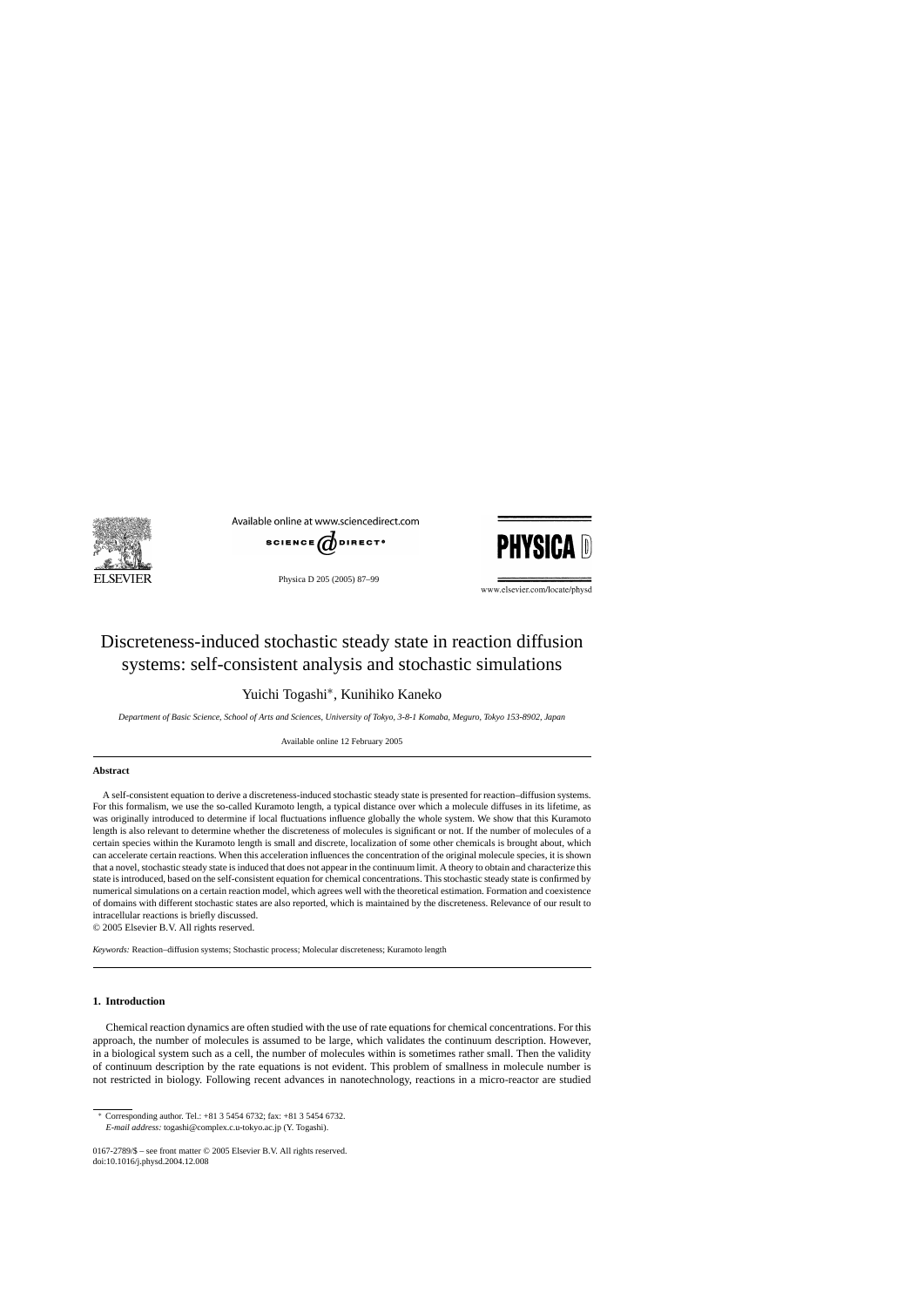experimentally, where the number of molecules in concern is quite small. This is also true in some surface reaction of absorbed chemicals.

Here we are interested in the effect of such smallness in molecule number. Of course, one straightforward consequence of the smallness in the number is the large fluctuations in the concentration. Indeed, the fluctuations around the continuous rate equation can be discussed by stochastic differential equation [\[1,2\].](#page-12-0) State change by noise has been studied as noise-induced transitions [\[3\],](#page-12-0) noise-induced order [\[4\],](#page-12-0) stochastic resonance [\[5\],](#page-12-0) and so forth. The use of stochastic differential equation, as well as its consequence, has been investigated thoroughly. If the number of molecules is much smaller and can reach 0, however, another effect of "smallness" is expected, that is the discreteness in the number. Our concern in the present paper is a drastic effect induced by such discreteness in the molecule number.

Previously we have discovered a transition of a chemical state, induced by the discreteness in the molecule number, i.e., the effect of the number of molecules 0, 1, ... [\[6\].](#page-12-0) The transition is termed as discreteness-induced transition (DIT). This transition is not explained by the stochastic differential equation approach. Rather, discreteness, in conjunction with the stochastic effect, is essential. In particular, we studied a system with autocatalytic reaction in a well stirred container. As the volume of the container decreases and the molecule number decreases, a transition to a novel state with symmetry breaking occurs, that does not appear either in the continuous rate equation or in its Langevin version. Here the transition occurs, when the number of molecule flow from environment to the reactor is discrete, in the sense that it is less than 1 on the average, within the average reaction time. Indeed, to the discreteness-induced transition, relevant is not the molecule number itself but the discreteness in the number of some molecular process (e.g., flow of molecule into the system) within the average time scale of some other reaction process.

On the other hand, in a spatially extended system with reaction and diffusion, the total number of molecules (and molecular events) increases with the system size, and is not small. Instead, the number of molecules (or events), not in the total system but within the size of an "effective length", is relevant to determine the discreteness effect. Then, we need to answer what this effective length is. In [\[7\],](#page-12-0) we have proposed that the so-called Kuramoto length gives an answer to it.

Kuramoto length  $\ell_K$  is defined as the average length that a molecule diffuses within its lifetime, i.e., before it makes reaction with other molecules [\[1,8,9\].](#page-12-0) In the seminal papers [\[8,9\],](#page-12-0) Kuramoto has shown that whether the total system size is larger than this length or not provides a condition to guarantee the use of the reaction–diffusion equation. When the system size (length) is smaller than  $\ell_K$ , local fluctuations rapidly spread over the system. Contrastingly, if the system size is much larger than  $\ell_K$ , distant regions fluctuate independently, and the system is described by local reaction process and diffusion, validating the use of reaction–diffusion equation.

For example, consider the reaction

$$
A \stackrel{k}{\to} X, \qquad 2X \stackrel{k'}{\to} B.
$$

If the concentration of chemical  $A$  is set to be constant, the chemical  $X$  is produced at the constant rate  $k$ , while it decays with the reaction  $2X \to B$  at the rate k'. The average concentration of X at the steady state is  $\langle X \rangle = \sqrt{kA/2k'}$ , where *A* is the concentration of the chemical *A*. Thus the average lifetime of *X* at the steady state is estimated to be  $\tau = 1/(2k'(X)) = 1/\sqrt{2kk'A}$ . If *X* molecules diffuse at the diffusion constant *D* in one-dimensional space, the typical length over which an *X* molecule diffuses in its lifetime is estimated to be

$$
\ell_{\rm K} = \sqrt{2D\tau},\tag{1}
$$

which gives the Kuramoto length.

In these works, it is assumed that the average distance between molecules is much smaller than  $\ell_K$ , and there is a large number of molecules within the region of the length  $\ell_K$ . Thus the concentration of the chemical *X* can be regarded as a continuous variable. Hence the continuum description is valid. However, if the average distance between molecules is comparable to or larger than  $\ell_K$ , local discreteness of molecules may not be negligible.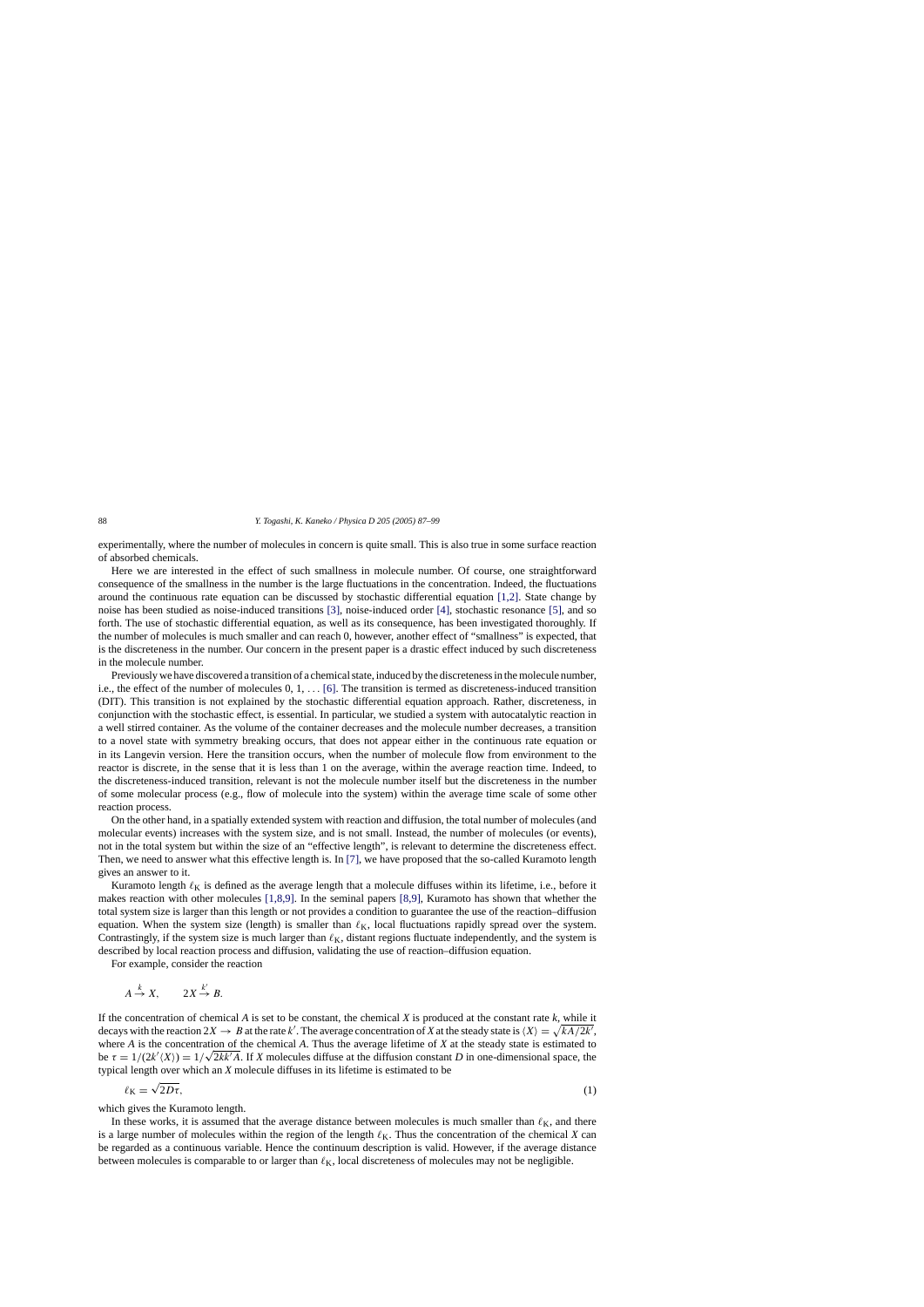<span id="page-2-0"></span>For example, consider a chemical species  $X_j$ , whose Kuramoto length is given by  $\ell_j$ . Then we consider discreteness of molecule species  $X_i$  that produces this chemical  $X_j$ , i.e., the case that average number of  $X_i$  is less than 1 within the area of the Kuramoto length  $\ell_j$ . With this setting, molecules  $X_j$ , produced by  $X_i$  molecules, will be localized around them, as the average distance between  $X_i$  molecules is larger than the Kuramoto length of  $X_i$ . Then, this localization of the chemical may drastically alter the total rate of the reactions, if reactions with second or higher order of  $X_i$  are involved, as will be shown later. In the present paper, following [\[7\], w](#page-12-0)e pursue the possibility that discreteness of some molecules within Kuramoto length of some other molecules may drastically change the steady state of the system, as in DIT previously studied.

In Section 2, we discuss a general condition for the amplification of some reaction by such discreteness. Then by introducing a self-consistent equation for the rate of this amplification, we demonstrate the existence of stable stochastic steady state (SSS), that never appears in the continuum description. In Section [3,](#page-4-0) we numerically study a specific chemical reaction model with three components, to show the validity of this self-consistent theory for SSS. In Section [4,](#page-7-0) domain formation with this SSS is presented, as a novel possibility for pattern formation in reaction–diffusion system. Discussion is given in Section [5,](#page-10-0) with possible applications to biological problems.

# **2. Steady state induced by discreteness of molecule, with amplification of some reaction: self-consistent analysis**

Consider a reaction system consisting of several molecule species  $X_m$  ( $m = 1, \ldots, k$ ), with chemical reaction and diffusion. The system can involve catalytic reactions of higher order catalysis or autocatalysis. Some other molecules (e.g., resource chemicals) are supplied externally, involved in the reaction among  $X_m$ , so that the nonequilibrium condition is sustained. So far the system in concern is rather general chemical reaction system with diffusion.

Now, we take a pair of molecule species,  $X_i$  and  $X_j$ , where  $X_j$  is produced by  $X_i$ , and study how the discreteness of the molecule  $X_i$  can alter the steady state from the continuum limit case. To discuss the discreteness effect, we consider the case that the molecule  $X_j$  is localized around the molecule  $X_i$ . (Recall the molecule  $X_j$  is produced by  $X_i$ .) In order to this localization to work, the average length that the molecule  $X_j$  travels within its lifetime should be smaller than the average distance of the molecules  $X_i$ . In other words, the average number of the molecules  $X_i$ within the domain of the Kuramoto length  $\ell_j$  is less than 1 (see [Fig. 1\).](#page-5-0) Here, the lifetime of the molecule  $X_j$  is determined by the collision with some other molecule species whose density is not low. Hence, the Kuramoto length of the  $X_j$  molecule, determined as in Section [1,](#page-0-0) is given independently of the concentrations of the molecules  $X_i$ and  $X_i$ .

Now, to alter drastically the steady state by discreteness, the localization of  $X_j$  molecule has to change concentrations of some other molecules, as compared with the case of homogeneous distribution of  $X_j$ . This is possible if there is a higher order reaction such as  $mX_j + X_q \to X_p$ , because the probability of such reaction is amplified by localization of  $X_j$  molecules in space. To compute this acceleration, we calculate the average of  $c_j^m$ , where  $c_j$ is the concentration of  $X_j$ , and compute the degree of amplification  $\alpha$  from that for the homogeneously distributed case. In the calculation, we assume that  $X_j$  is localized around the  $X_i$  molecules, with a width of  $\ell_j$ , the Kuramoto length of  $X_j$  (which is shorter than the average distance between  $X_i$  molecules).

Assuming that the distribution of  $X_j$  is represented by the continuous concentration  $c_j(\vec{x})$ ,  $\alpha$  can be expressed as

$$
\alpha = \frac{\langle c_j^m \rangle}{\langle c_j \rangle^m} = \frac{V^{-1} \int c_j^m \, d\vec{x}}{\left(V^{-1} \int c_j \, d\vec{x}\right)^m},\tag{2}
$$

where *V* is the size (volume) of the system.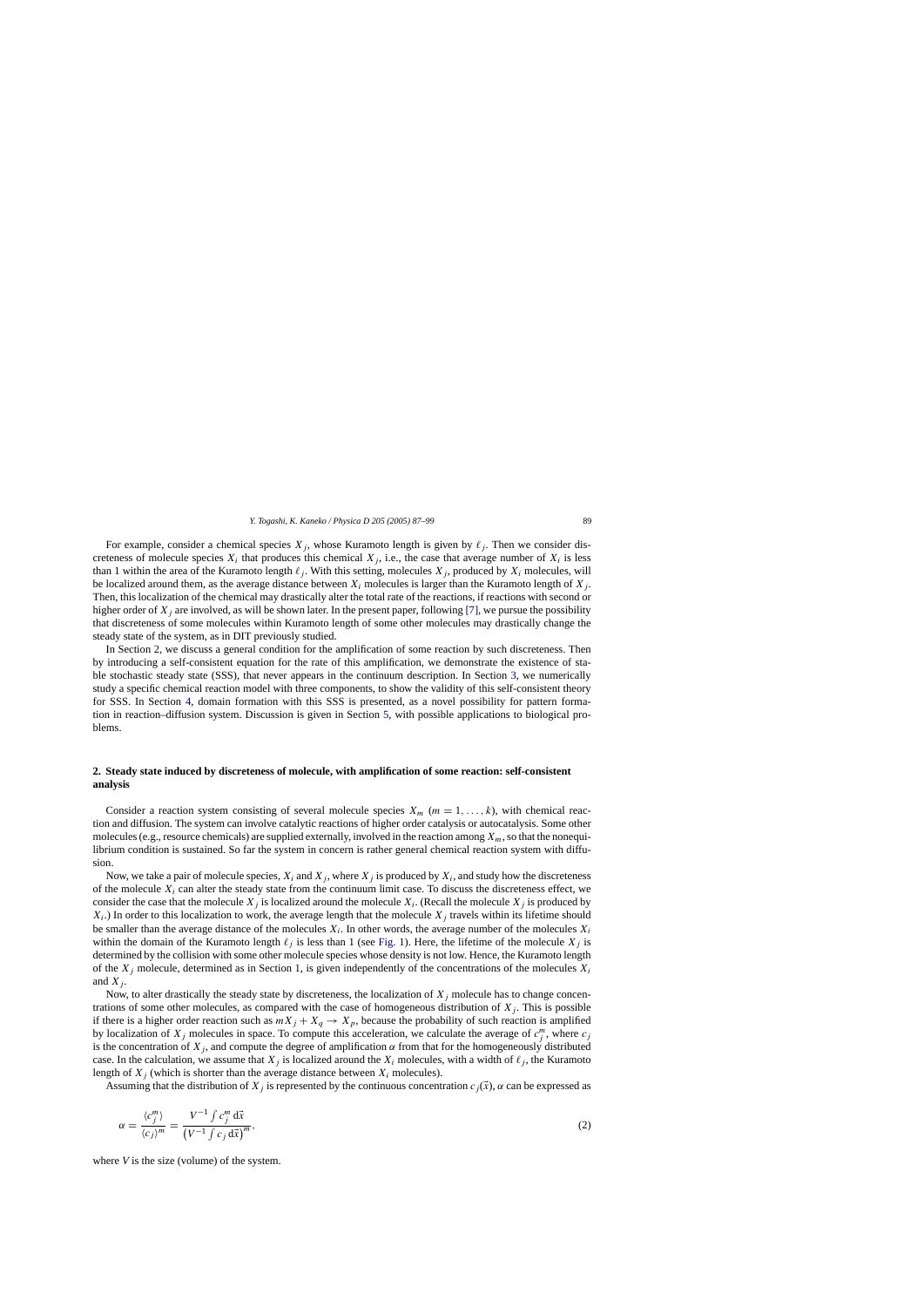<span id="page-3-0"></span>For simplicity, we assume that  $X_i$  is randomly distributed over *d*-dimensional space, and the distribution of  $X_i$ is given by a *d*-dimensional Gaussian distribution with a standard deviation  $\ell_j$  around each  $X_i$  molecule, such as

$$
\rho_k(\vec{x}) = \frac{1}{(\sqrt{2\pi}\ell_j)^d} \exp\left(-\frac{|\vec{x} - \vec{x_k}|^2}{2\ell_j^2}\right),
$$

where  $\vec{x_k}$  is the position of each  $X_i$  molecule. Now  $c_j(\vec{x})$  is the sum of  $\rho_k(\vec{x})$ ; thus,  $\langle c_j \rangle = c_i$  since  $\int \rho_k d\vec{x} = 1$ . For the case with  $m = 2$  and sufficiently large *V*,

$$
\langle c_j^2 \rangle = \left\langle \left(\sum \rho_k\right)^2 \right\rangle = \left(\sum \langle \rho_k \rangle\right)^2 + \sum \langle \rho_k^2 \rangle = \langle c_j \rangle^2 + (2\sqrt{\pi}\ell_j)^{-d} \langle c_j \rangle,
$$

since  $X_i$  is randomly distributed. With Eq. [\(2\),](#page-2-0)

$$
\alpha = \frac{(\langle c_j \rangle^2 + (2\sqrt{\pi}\ell_j)^{-d} \langle c_j \rangle)}{\langle c_j \rangle^2} = 1 + (2\sqrt{\pi}\ell_j)^{-d} \langle c_j \rangle^{-1} = 1 + (2\sqrt{\pi})^{-d} c_i^{-1} \ell_j^{-d}.
$$

Thus, we obtain the acceleration factor

$$
\alpha = 1 + \frac{1}{(2\sqrt{\pi})^d c_i \ell_j^d}.\tag{3}
$$

In the same manner, for  $m = 3$ ,

$$
\alpha = 1 + \frac{3}{(2\sqrt{\pi})^d c_i \ell_j^d} + \frac{1}{(2\sqrt{3}\pi)^d (c_i \ell_j^d)^2},\tag{4}
$$

and generally, for  $c_i \ell_j^d \ll 1$ ,

$$
\alpha \approx m^{-d/2} ((2\pi)^{d/2} c_i \ell_j^d)^{1-m}.
$$
\n(5)

As shown, the reaction can be drastically amplified as the number of  $X_i$  molecules within a volume of the Kuramoto length  $(c_i \ell_j^d)$  is much smaller than 1.

So far we have shown that for reaction system involving the process from  $X_i$  to  $X_j$ , the discreteness can alter the concentration of some chemicals drastically, if (1) the density of  $X_i$  molecule is so low that the number is discrete within the size of the Kuramoto length of  $X_j$  molecule and (2) there is a high order (higher than linear) reaction with regards to  $X_i$ .

Next, to confirm that this acceleration of reaction alters the steady state from the continuum case, we need to check if the condition for the discreteness is sustained under the above amplification of concentration of some chemicals, as a steady state solution. Hence we study some feedback from the concentration of  $X_p$  to  $X_i$  that is generated by some reaction path(s). If  $X_i$  is produced or catalyzed by  $X_p$ , the concentration of  $X_i$  depends on that of  $X_p$ ,  $c_p$ . With such feedback, the change of concentration  $c_i$  is given by some function  $F(c_j, c_p)$ , while the change of the concentration  $c_j$  depends on  $c_i$ , and is given by some function as  $G(c_i)$ . Since  $c_p$  is a function of  $\alpha(c_i)$ ,  $F(c_j, c_p)$ is rewritten as  $\hat{F}(c_j, \alpha(c_i))$ . Hence the concentrations of  $X_i$  and  $X_j$  molecules must satisfy

$$
\frac{dc_i}{dt} = \hat{F}(c_j, \alpha(c_i)); \qquad \frac{dc_j}{dt} = G(c_i)
$$
\n(6)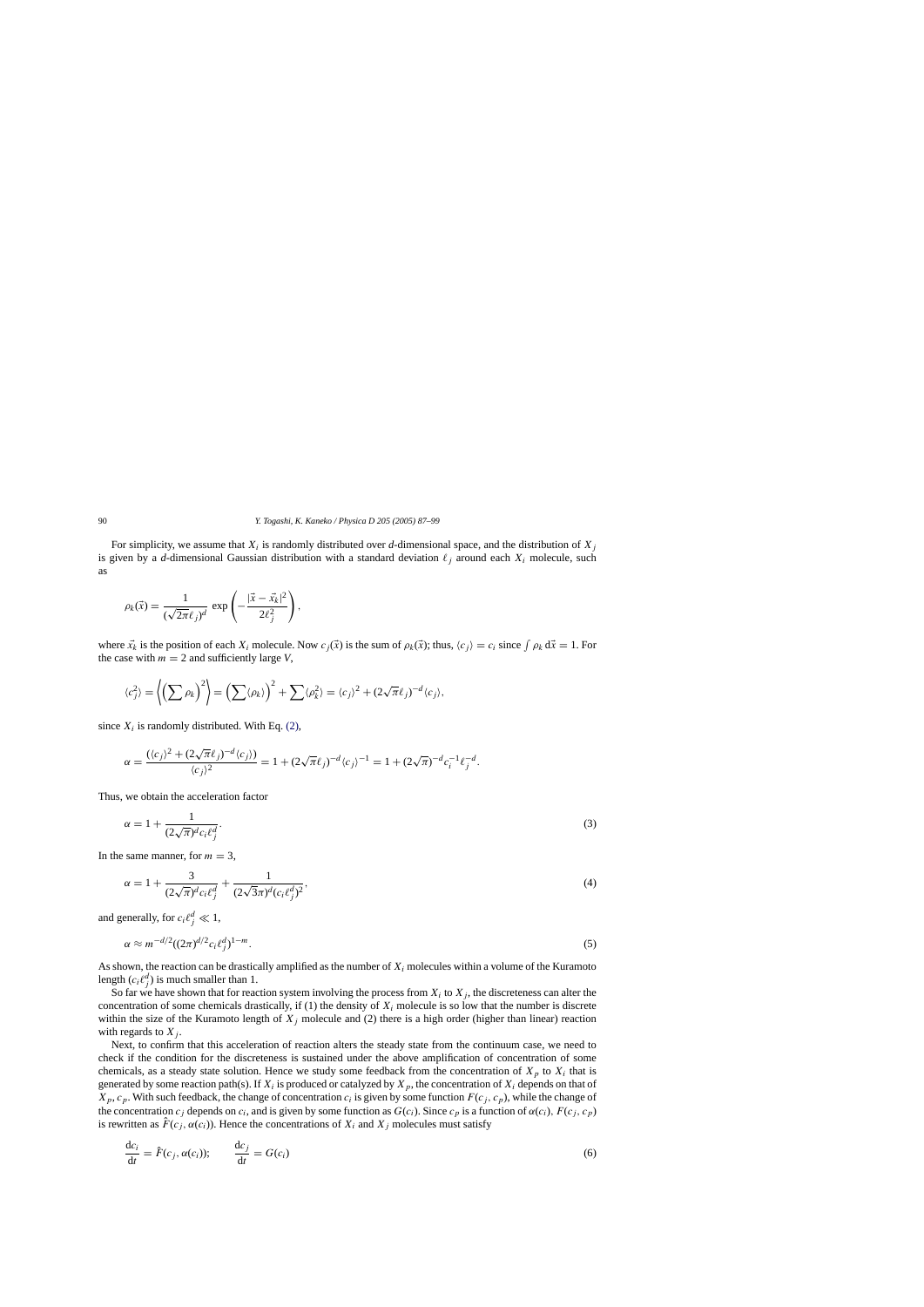<span id="page-4-0"></span>(*F* and *G* may have dependence on other concentrations or reaction rates, e.g.,  $G(c_i)$  can also depend on  $c_i$  or  $\alpha$ ). The steady state solution is obtained by setting the right hand of these equations as 0.

Note that the solution with  $\alpha = 1$  corresponds to the continuum case, given by the standard rate equation. For some case, this is the only solution for the concentrations. For some other cases, however, there is some other solution(s) with  $\alpha > 1$ . This is a solution with the amplification by localization of molecules due to the discreteness of the  $X_i$  molecule. If the concentration of  $c_i$  obtained from this solution satisfies  $c_i \ell_j^d < 1$ , this discreteness-induced solution is self-consistent. Furthermore, the stability of this solution is computed by linearizing the solution around this fixed point. If this solution is linearly stable, stability of this novel steady solution is assured, which does not exist in the continuum description (or in its Langevin equation version). We call the state represented by this solution as stochastic steady state (SSS), as it is sustained stochastically through discreteness in molecule numbers. We will show an explicit example of this SSS in the next section.

#### *2.1. Self-consistent solution involving the change of Kuramoto length*

So far we have assumed that the Kuramoto length  $\ell_j$  of the  $X_j$  molecule is constant. This is true as long as the concentration of the molecule relevant to the decomposition or transformation of the  $X_i$  molecule is constant. However, if the concentration of the chemical that is relevant to the determination of  $\ell_j$  depends on the concentration of either  $X_i$ ,  $X_j$ , or  $X_p$ , the Kuramoto length, as well as  $\alpha$ , depends on it. Accordingly, in Eq. [\(6\),](#page-3-0) we need to regard  $\ell_j$  in  $\alpha$  as a variable that depends on either  $c_i, c_j$  or  $\alpha$ . With the inclusion of the dependence, we again obtain a self-consistent solution, to get the concentrations  $c_i$  and  $c_j$  (and accordingly  $\alpha$  and  $\ell_j$ ). If there is a stable solution with  $\alpha > 1$  and  $c_i \ell_j^d < 1$ , then we get a SSS as a self-consistent solution both on  $\alpha$  and  $\ell_j$ . We will discuss a related example in Section [4,](#page-7-0) where two solutions with  $\alpha = 1$  and  $\alpha > 1$  coexist in space, and form a domain structure.

## *2.2. Combination of several processes*

So far we have discussed a simple case of discreteness-induced state. The discussion with the use of amplification factor  $\alpha$ , however, is generalized to include temporally or spatially dependent solutions of  $c_i$  and  $c_j$ , with temporal (or spatial) dependence of  $\alpha$ . This solution represents an average behavior longer than the time scale for stochastic collisions or longer scale than  $\ell_j$ . With this extension, we can discuss discreteness-induced rhythm or pattern, that is stochastically sustained.

Such spatiotemporal dynamics can often appear in a reaction network of several molecules, with two or more pairs of discreteness in number. For example, consider reactions  $X_{i1} \rightarrow (p \text{roduces}) \rightarrow X_{i1}, X_{i1} \rightarrow$ (produces with high order reaction)  $\rightarrow X_{p1}$ ,  $X_{p1} \rightarrow$  (produces)  $\rightarrow X_{i2}$ ; and  $X_{i2} \rightarrow$  (produces)  $\rightarrow X_{i2}$ ,  $X_{i2} \rightarrow$ (produces with high order reaction)  $\rightarrow X_{p2}, X_{p2} \rightarrow$  (produces)  $\rightarrow X_{i1}$  (see [Fig. 2\),](#page-5-0) where we assume that the density  $c_{i1}$ ,  $c_{i2}$ , of  $X_{i1}$  and  $X_{i2}$  molecules are so low that  $c_{i1}\ell_{j1}^d < 1$  and  $c_{i2}\ell_{j2}^d < 1$ , respectively for the Kuramoto lengths of  $X_{i1}$  and  $X_{i2}$ . Then, following the scheme we discussed, we get a coupled equation for the concentrations of  $c_{i1}$ ,  $c_{i2}$ ,  $c_{i2}$  with two amplification factors  $\alpha_1$  and  $\alpha_2$ . In general, there may be a time- or space-dependent solution (by including diffusion term with much longer spatial scale), that leads to a novel stochastic pattern or rhythm. Explicit examples for such case will be discussed in future.

#### **3. Specific example of stochastic steady state**

To confirm our theoretical estimation for SSS, we have adopted a simple model and carried out stochastic particle simulations. Here we consider a simple one-dimensional reaction–diffusion system with three chemicals  $(X_1, X_2)$ ,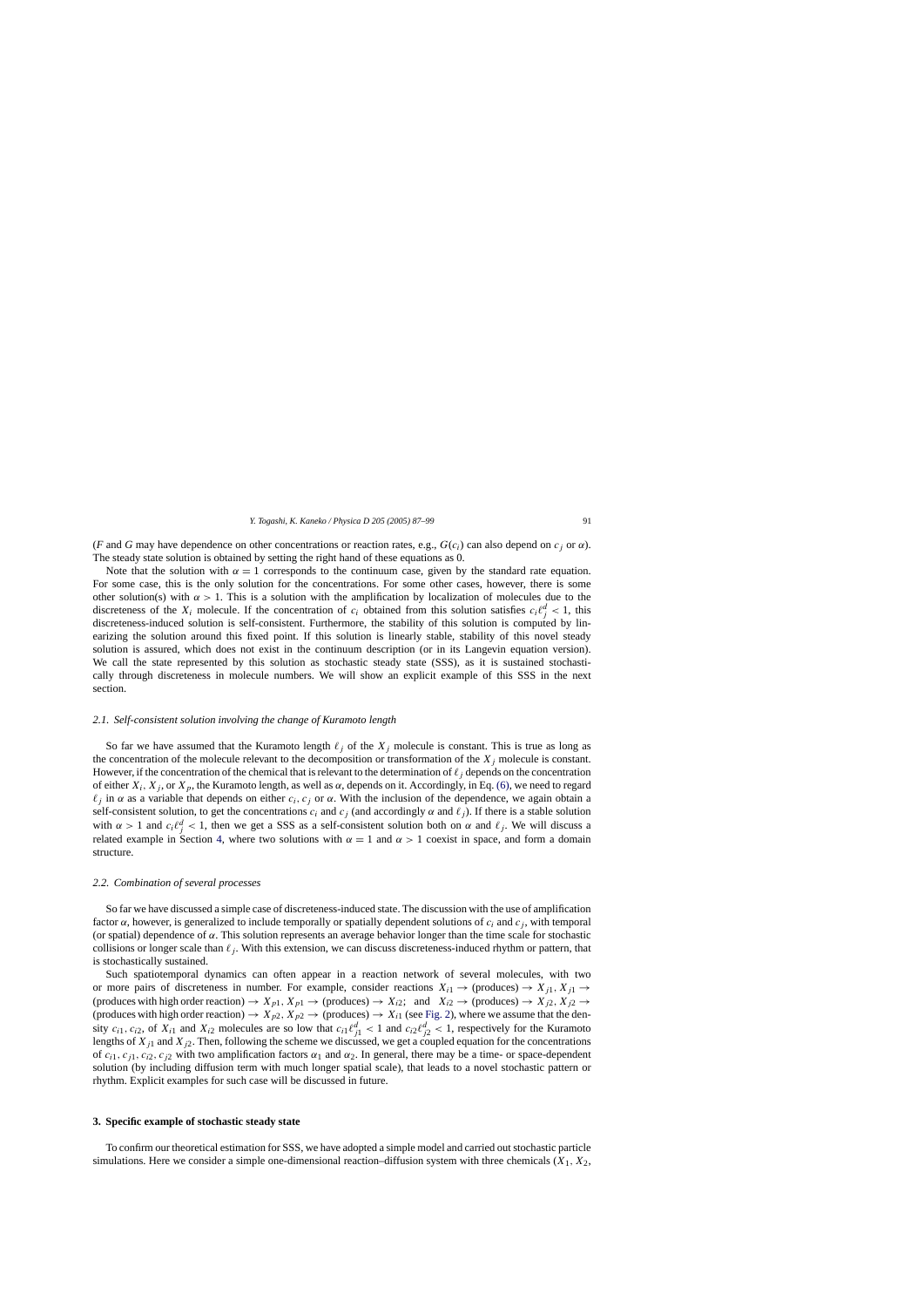<span id="page-5-0"></span>

Fig. 1. Schematic representation for the mechanism to produce SSS. Assume that (1) the chemical  $X_j$  is produced by  $X_i$ , and (2)  $\ell_j$ , the Kuramoto length of  $X_j$ , is shorter than  $\lambda_i (= c_i^{-1})$ , the average distance of  $X_i$  molecules (i.e.,  $c_i \ell_j^d < 1$ ). Then,  $X_j$  is localized around  $X_i$  molecules. (3) If there is *m*th order reaction of  $X_j$  ( $m > 1$ ), the rate of the reaction is proportional to  $c_j^m$ ; hence, the reaction is accelerated. (4) Additionally, if the reaction promotes (directly or indirectly) the production of  $X_i$ , the acceleration of the reaction may cause increase of  $c_i$ . (5) On the other hand, if  $c_i$  is high ( $c_i \ell_j^d \approx 1$  or  $> 1$ ),  $X_j$  is almost uniformly distributed; thus, the acceleration is weak, and the production of  $X_i$  is degraded. Hence, there is a stable steady state of  $c_i$  at an intermediate value.

and  $X_3$ ) and four reactions:

$$
X_2 + X_3 \xrightarrow{k_1} X_2 + X_1, \qquad X_3 + X_1 \xrightarrow{k_2} 2X_3, \qquad 2X_2 \xrightarrow{k_3} X_2 + X_1, \qquad 2X_1 \xrightarrow{k_4} X_1 + X_2.
$$

Here, we assume  $k_1, k_2 \gg k_3 > k_4$ . We take  $k_1 = k_2 = br$ ,  $k_3 = ar$ , and  $k_4 = r$  ( $r > 0$ ,  $1 < a \ll b$ ) for further discussion. We assume that the system is closed with regards to the molecules  $X_m(m = 1, 2, 3)$ . Thus, *N*, the total number of molecules (or *c*, the total concentration), is conserved.



Fig. 2. Schematic diagram of an example of reaction cascade.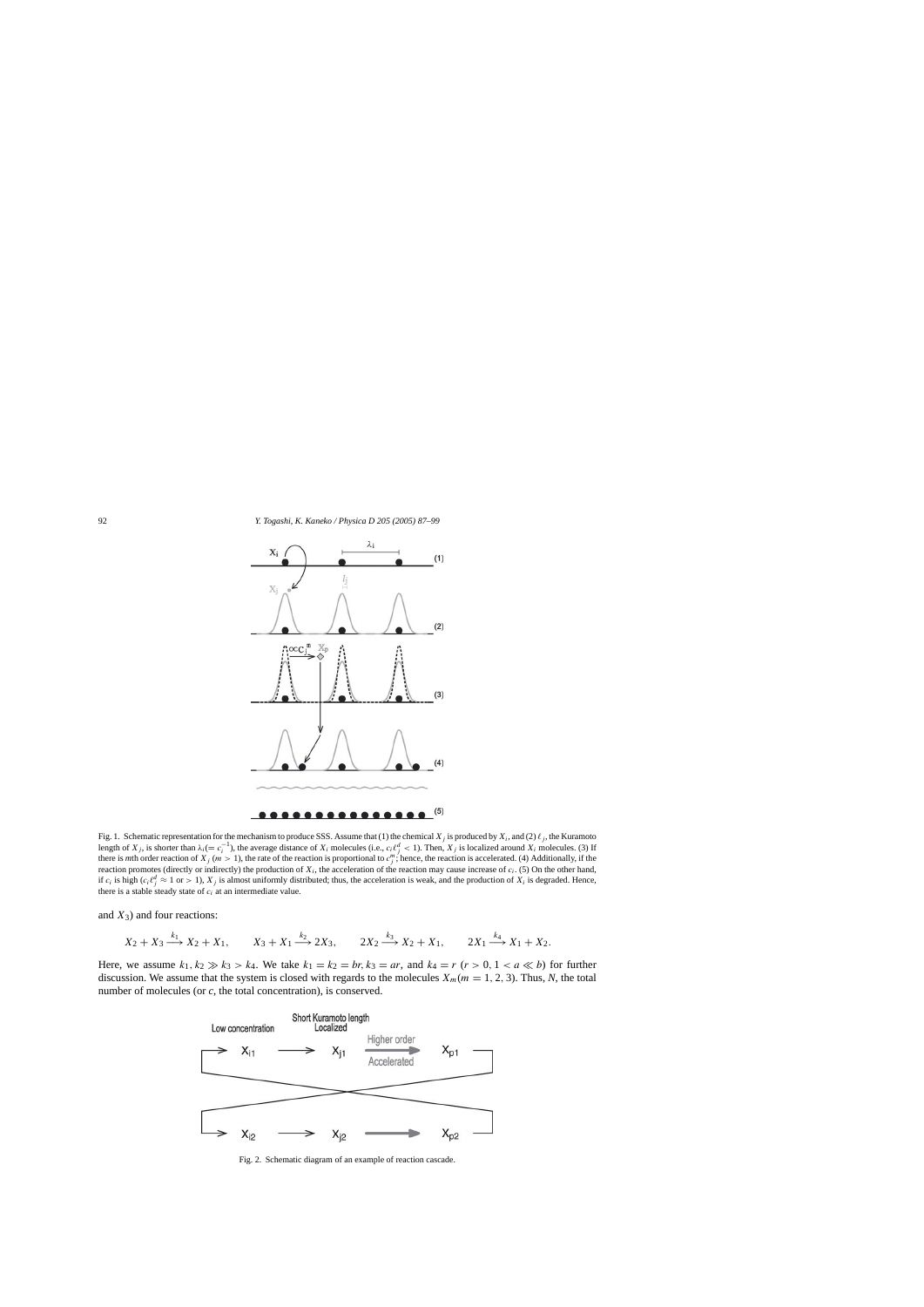<span id="page-6-0"></span>In the continuum limit, each  $c_i(t, x)$ , the concentration of  $X_i$  at time  $t$  and position  $x$ , obeys the following reaction–diffusion equation:

$$
\frac{\partial c_1}{\partial t} = -br(c_1 - c_2)c_3 - r(c_1^2 - ac_2^2) + D_1 \frac{\partial^2 c_1}{\partial x^2},\tag{7}
$$

$$
\frac{\partial c_2}{\partial t} = r(c_1^2 - ac_2^2) + D_2 \frac{\partial^2 c_2}{\partial x^2},\tag{8}
$$

$$
\frac{\partial c_3}{\partial t} = br(c_1 - c_2)c_3 + D_3 \frac{\partial^2 c_3}{\partial x^2},\tag{9}
$$

where  $D_i$  is the diffusion constant of  $X_i$ . For simplicity, we assume  $D_i = D$  for all *i*. This reaction–diffusion equation has homogeneous fixed point solutions with  $(c_1, c_2, c_3) = (0, 0, c), (\sqrt{a}c/(\sqrt{a} + 1), c/(\sqrt{a} + 1), 0)$  for all *x*. By linear stability analysis, it is straightforward to show that only the former is stable. Starting from any initial conditions, the partial-differential equation system simply converges to this stable fixed point.

In this system, the chemical  $X_1$  is produced by  $X_2$  molecules. (In the notation of Section [2,](#page-2-0)  $i = 2$  and  $j = 1$ .) If  $\ell_1$ , the Kuramoto length of  $X_1$ , is shorter than the average distance between  $X_2$  molecules,  $X_1$  is localized around the  $X_2$  molecules, as discussed in Section [2.](#page-2-0) Then, the reaction  $2X_1 \rightarrow X_1 + X_2$ , which is at second order of  $X_1$ , is accelerated. Using Eq. [\(3\)](#page-3-0) in Section [2, w](#page-2-0)e obtain the acceleration factor

$$
\alpha = 1 + \frac{1}{2\sqrt{\pi}c_2\ell_1}.\tag{10}
$$

On the other hand, the lifetime of  $X_2$  is so long that  $X_2$  is not localized. Thus, the reaction  $2X_2 \to X_2 + X_1$  is not accelerated.

Now we study the self-consistent solution from  $c_1$  and  $c_2$ , following the argument of Section [2.](#page-2-0) (By a path from  $X_1$  to  $X_2$ , there is a direct feedback to *i*, i.e.,  $p = 2(= i)$  in the notation of Section [2.\)](#page-2-0) Here, we consider the case where  $N_1, N_2 \ll N_3$ , so that  $c_3 \approx c$ . Then, the average lifetime of  $X_1$  is about  $1/brc_3 \approx 1/brc$ ; we assume that  $\ell_1 = \sqrt{2D/br}c$  for further discussion. When  $N_1, N_2 \ll N_3$ , the two reactions  $X_2 + X_3 \to X_2 + X_1$  and  $X_3 +$  $X_1 \to 2X_3$  are much faster than the other two and maintain  $N_1 \approx N_2$ . Then, the rates of the other reactions satisfy

The rate of 
$$
(2X_1 \rightarrow X_1 + X_2)
$$
  $\approx \frac{\alpha k_4 N_1^2}{k_3 N_2^2} \approx \frac{\alpha}{a}$ .  
The rate of  $(2X_2 \rightarrow X_2 + X_1)$   $\approx \frac{\alpha k_4 N_1^2}{k_3 N_2^2} \approx \frac{\alpha}{a}$ . (11)

When  $\alpha = a$ , the two reactions are balanced, which leads to a novel fixed point. Assuming  $c_1, c_2 \ll c_3$  and  $c_3 = c$ , and following Eq. (10), we obtain the condition for the balance

$$
c_1 = c_2 = \frac{1}{2\sqrt{\pi}(a-1)\ell_1} (= c_s). \tag{12}
$$

Subsequently, we investigate the stability of this fixed point. For  $c_1 = c_s + \delta c_1$  and  $c_2 = c_s + \delta c_2$ , we obtain

$$
\alpha = 1 + \frac{(a-1)c_s}{c_2} = a - \frac{a-1}{c_s} \delta c_2 + o(\delta c_2)
$$
\n(13)

from Eqs. (10) and (12). We take into account the acceleration factor in the reaction–diffusion equation, we obtain

$$
\begin{pmatrix}\n\dot{c}_1 \\
\dot{c}_2\n\end{pmatrix} = r \begin{pmatrix}\n-2ac_s - bc & (3a - 1)c_s + bc \\
2ac_s & -(3a - 1)c_s\n\end{pmatrix} \begin{pmatrix}\n\delta c_1 \\
\delta c_2\n\end{pmatrix} + o(\delta c_1, \delta c_2).
$$
\n(14)

For any  $a, b > 1$ , this Jacobi matrix has two negative eigenvalues, implying that the fixed point is stable.<sup>1</sup>

<sup>&</sup>lt;sup>1</sup> It is also stable against spatially inhomogeneous perturbations for any  $D > 0$ .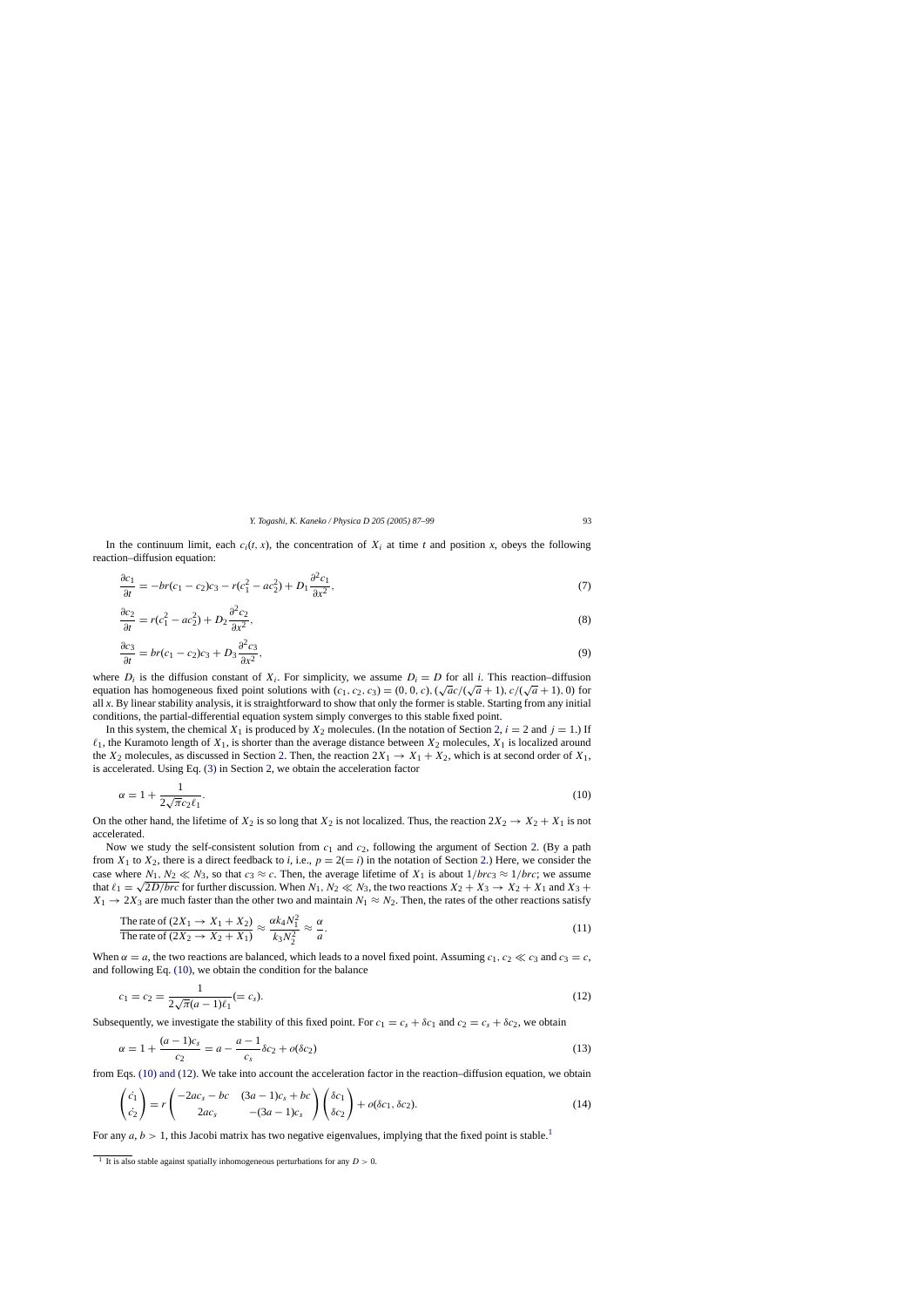<span id="page-7-0"></span>

Fig. 3. (a) Time series of  $N_2$  and (b) the average concentrations  $c_1$  and  $c_2$  for several values of *N*.  $a = 4$ ,  $b = 100$ ,  $D = 100$ , and  $L_x = 1000$ . We fix  $rc = 1$  (i.e.,  $r = 1000/N$ ), so that  $\ell_1 = \sqrt{2D/brc} = \sqrt{2}$ . For  $N \ge 1000$  cases,  $N_2$  converges to the stochastic fixed point. There,  $c_2$ should be  $1/(2\sqrt{\pi}(a-1)\ell_1) = 1/6\sqrt{2\pi} \approx 0.066$  (i.e.,  $N_2 = c_2 L_x \approx 66$ ) for all cases, which agrees well with the simulation. When  $N = 500$ , the system reaches the unstable fixed point  $(2c/3, c/3, 0)$ . With the reaction–diffusion equation,  $c_1$  and  $c_2$  rapidly converge to 0 (the dotted line "continuous" in (a) shows  $c_2$  for  $c = 1$ ).



Fig. 4. The acceleration factor  $\alpha = a$ , plotted against  $1/c_2 \ell_1$ .  $b = 100$ ,  $N = 1000$ ,  $L_x = 1000$ , sampled over 5000  $(r = 1)$  or 50 000  $(r = 0.1)$ time units. We measure the relation from average  $c_2$  in simulations. The result agrees with the theoretical estimation  $\alpha = 1 + 1/2\sqrt{\pi}c_2\ell_1$  well.

In the simulations, we have found that the system converges to the novel fixed point (Fig. 3). In fact, we have measured  $c_2$  at the fixed point for a certain  $\alpha = a$  numerically. Fig. 4 shows the relation between  $1/c_2\ell_1$  and  $\alpha$ , which agrees rather well with the theoretical estimation in Eq. [\(10\).](#page-6-0)

In summary, we demonstrated numerically that the discreteness of molecules yields a novel stochastic steady state in a reaction–diffusion system, in agreement with the theoretical estimation.

## **4. Coexistence of domains with different Kuramoto lengths**

In the example of the previous section, the spatial homogeneity is assumed at a coarse-grained level, and indeed, this homogeneous state was stable. However, due to fluctuations, some spatial inhomogeneity exists in SSS, and a domain that is deviated from SSS may be produced. Even if this deviated state is unstable in the continuum limit, it may be preserved over a long time, if the concentration of the molecule to destabilize it is so low that its discreteness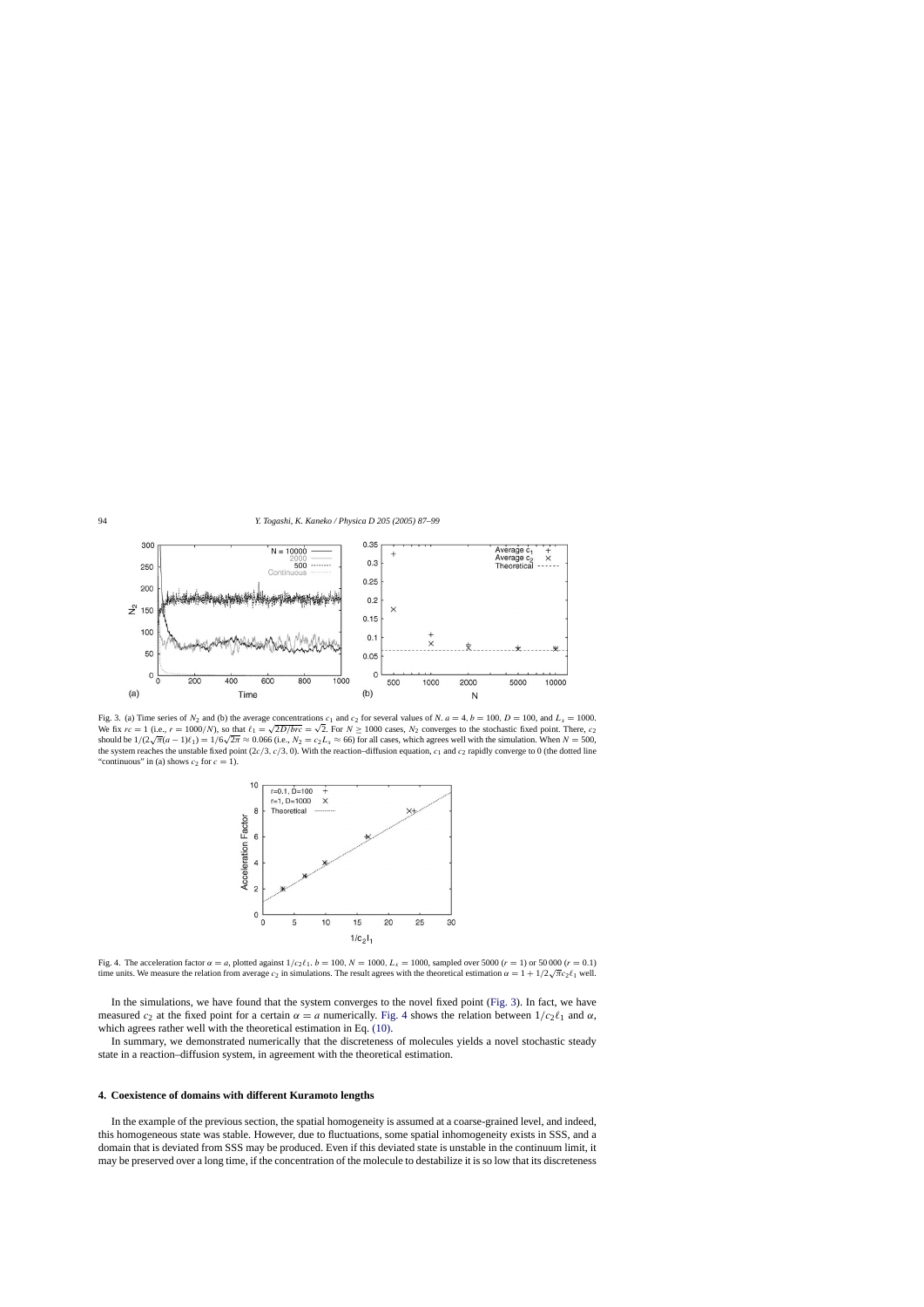<span id="page-8-0"></span>Table 1

Stability of each fixed point in the continuous reaction–diffusion equation and in the stochastic system taking into account discreteness in molecules

| <b>State</b>                                 | Сi                  | Continuous      | Discrete |
|----------------------------------------------|---------------------|-----------------|----------|
| The unstable fixed point of the R-D equation | $c_3 = 0$           | Unstable        | Unstable |
| The stochastic steady state                  | $c_1, c_2, c_3 > 0$ | Not fixed point | Stable   |
| The stable fixed point of the R-D equation   | $c_1 = c_2 = 0$     | Stable          | Unstable |

is essential. If the average time to produce this deviated domain from SSS and the lifetime of the state is balanced, the two regions, SSS and the deviated state with different concentrations of molecules and Kuramoto lengths, may coexist. We give a simple example for it here.

Again we consider the same reactions as the preceding section. Now, we assume that the diffusion of  $X_3$  is slower than the others, and set  $(D_1, D_2, D_3) = (100D, 100D, D)$   $(D > 0)$ . In this model, there are two fixed-point states: one is the stochastic steady state mentioned above (which we call state A); the other is the unstable fixed point with  $c_3 = 0$  (state B), besides the stable fixed point in the continuum limit (which does not appear here; see Table 1 for the stability of the states mentioned here). In Fig. 5, we give an example of snapshot pattern of the model. In the figure, except several spots with large  $c_3$  that corresponds to the state A, most other regions fall onto the state B that should be unstable in the continuum limit. Indeed, this pattern is not transient, and the fraction of the state B is stationary, in the long-term simulation. This suggests the possibility that the state B, unstable in the continuum limit, may be sustained over a finite period due to the discreteness in molecules, which forms a domain in space. The two states A and B coexist in space and form a domain structure.

First, we consider stability of each of the states in more detail. The state B is unstable against the inflow of  $X_3$ . If an  $X_3$  molecule enters into a region of state B (region B), it can be amplified and form a new region (spot) of the state A (region A). From linear stability analysis, we find that the degree of instability of the region B against the flow of  $X_3$  is proportional to  $(c_1 - c_2)$ . Note that in the region A,  $c_1 \approx c_2$ , while in the region B,  $c_1 \approx \sqrt{a}c_2$ , and  $c_3 = 0$ . Here, the concentration  $c_2$  is almost uniform in space because of its long lifetime. Thus, the degree of the instability of the region A, that is the rate of growth of  $c_3$ , depends mainly on the distribution of  $X_1$  (see [Fig. 6\).](#page-9-0)

Accordingly, the Kuramoto length of  $X_1$  is relevant to determine if the state B is invaded or not. Here it should be noted that in the region A,  $c_1$  is smaller than that in the region B. Hence in the vicinity of the region A



Fig. 5. The distribution of each chemical  $X_i$  (a snapshot at  $t = 1000$ ).  $r = 1.28$ ,  $a = 4$ ,  $b = 100$ ,  $D = 1$ ,  $N = 3200$ , and  $L_x = 4096$ . (For these parameters,  $\ell_{1B} \approx 17$  and  $\ell_{3B} \approx 0.24$ .) Plotted distribution is obtained by averaging the molecule snapshot pattern, with the bin size  $\Delta x = 16$ . There appear spots of  $X_3$ , in which the stochastic steady state with  $\alpha > 1$  is realized. There are very few  $X_3$  molecules between the spots, where the system stays around the unstable fixed point  $(2c/3, c/3, 0)$ .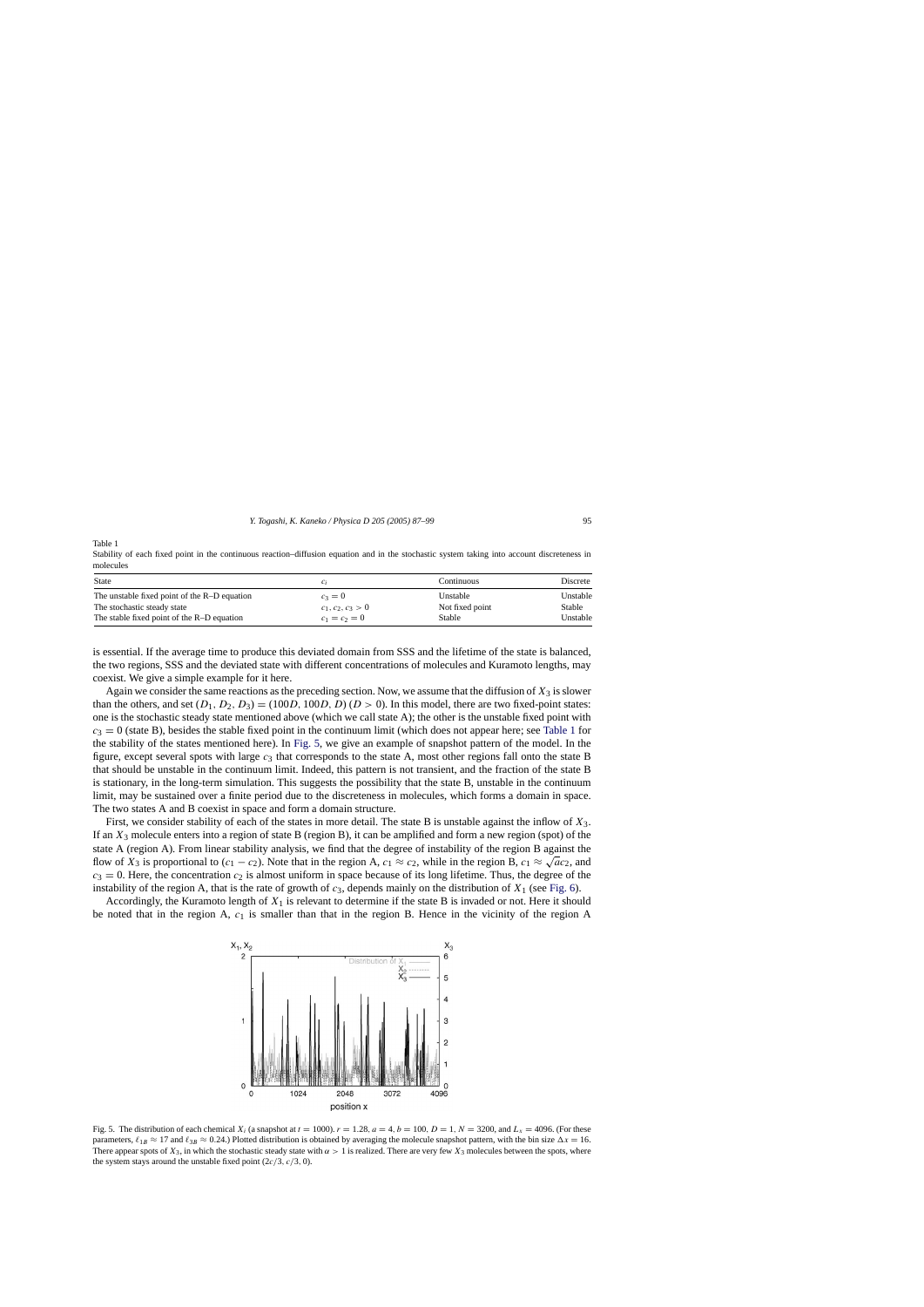<span id="page-9-0"></span>

Fig. 6. Schematic diagram of the border between the regions A and B.

within the domain of the state B,  $c_1$  is still small, as long as it is within the Kuramoto length of  $X_1$  of the region A. Thus the instability is weak there, which prevents a novel region A  $(X_3$  spot) growing in the vicinity of the existing region A. Hence, the interval between two neighboring regions A should be longer than the Kuramoto length of  $X_1$ . Assuming that  $N_3 \ll N_1$ ,  $N_2$  and  $(c_1, c_2, c_3) = (\sqrt{a}c/\sqrt{a} + 1, c/\sqrt{a} + 1, 0)$  (i.e., the unstable fixed point of the reaction–diffusion equation) in the region B, we obtain the Kuramoto length of  $X_1$  in the region B as

$$
\ell_{1B} = \sqrt{2D_1(k_4c_1)^{-1}} = \sqrt{\frac{200D(\sqrt{a}+1)}{r\sqrt{ac}}}.
$$

Since  $X_3$  can be amplified by using  $X_1$  in the region B, penetration of  $X_3$  molecules into the region B must be rare in order to maintain the region B. The penetration length is given by the Kuramoto length of  $X_3$ , that is computed as



Fig. 7. Power spectra of the distribution of  $X_3$ ,  $r = 1$ ,  $a = 4$ ,  $b = 100$ ,  $N = 16384$ , and  $L_x = 16384$ . For small *D*, there appears a broad peak at the wave length around the order of  $10^2$ , which corresponds to the interval of the spots. For large D,  $X_3$  spreads over the space, and the peak disappears.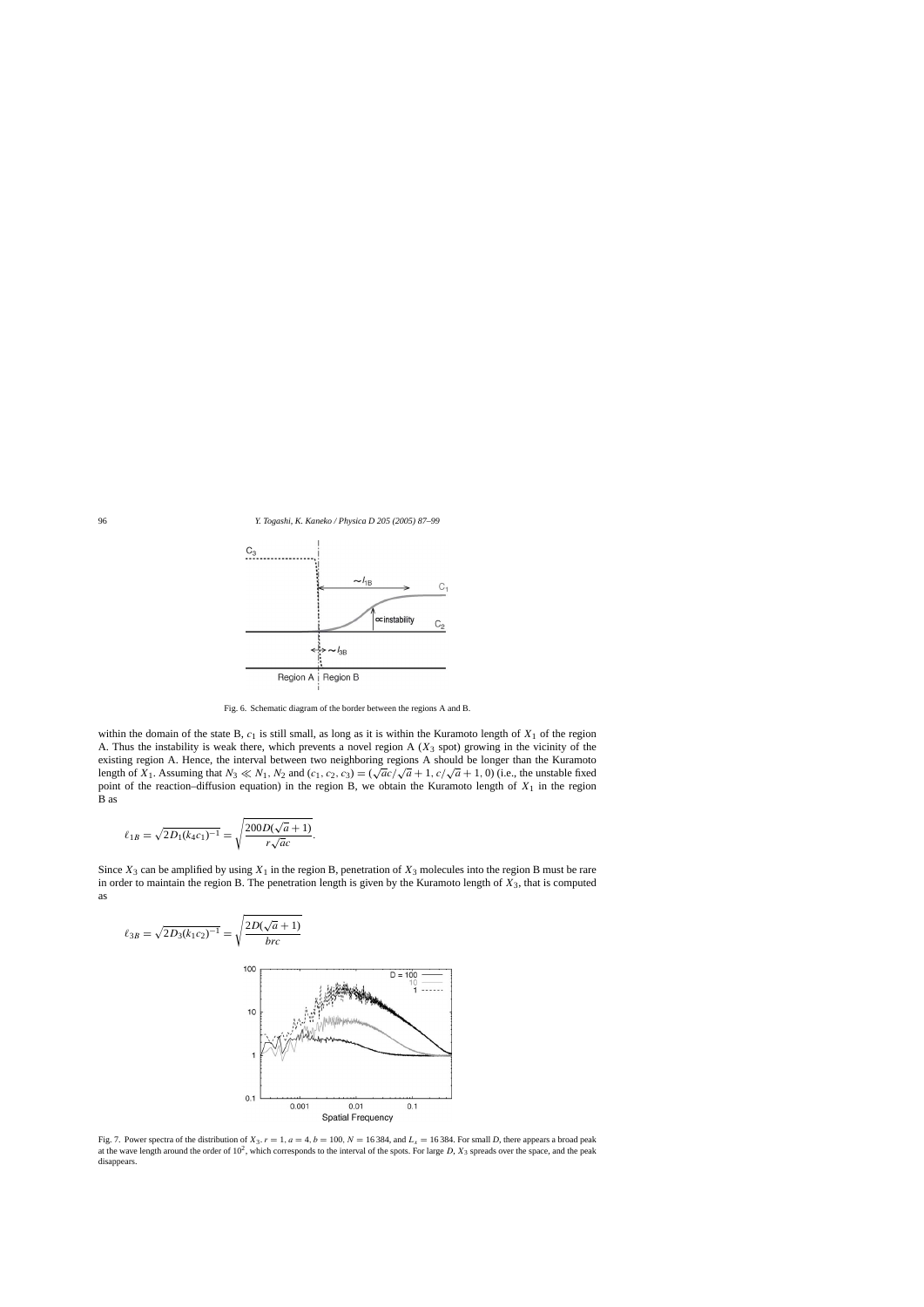<span id="page-10-0"></span>for the region B. For  $1 < a \ll (100b)^2$ ,  $\ell_{3B} \ll \ell_{1B}$ , which implies that  $X_3$  molecules seldom reach the area where  $X_3$  is strongly amplified. Thus, the border of regions A and B is maintained for long time.<sup>2</sup>

On the other hand, due to the fluctuation inherent in SSS, the molecule  $X_3$  may be extinct within some area of the region A, with some probability. Hence, the regions A and B coexist in space, as shown in [Fig. 5.](#page-8-0) As shown, the region A is localized only as spots, and other parts are covered by the region B.

Note that in the corresponding reaction–diffusion equations, the state A, the stochastic steady state, cannot be realized, while the state B is unstable. Indeed, the reaction–diffusion equation system is quickly homogenized and converges to the stable fixed point with  $c_1 = c_2 = 0$ . Hence both the regions A and B, as well as a domain structure from the two, can exist only as a result of the discreteness of molecules, and are immediately destroyed in the continuum limit.

Note that in the present model, SSS does not have so-called the Turing instability, $3$  and there is no characteristic wavelength. Still the spatial structure here has some characteristic length, as given by the minimal size of the region B, estimated by the Kuramoto length  $\ell_{1B}$ . In [Fig. 7,](#page-9-0) we have plotted the spatial power spectrum of the concentrations of  $X_3$ . Although there is no clear peak, there is a very broad increase around the wavenumber of 0.01, that corresponds to average domain size of the region B.

In general, the discreteness of molecules can induce novel states not seen in the continuum limit. For example, in a randomly connected catalytic reaction network, there often exist several fixed points with some chemicals going extinct, when the number of molecules is small, while there is only one attractor in the continuum limit. These discreteness-induced states may coexist in space in a similar way as discussed above. Kuramoto length will be a useful index to determine the behavior around the border of the regions.

### **5. Summary and discussion**

In the present paper, we have reported a novel steady state in a system with reaction and diffusion, induced by discreteness in molecules. This state cannot be represented by a continuum description, i.e., partial differential equation (reaction–diffusion equation), but is sustained by amplification of some reaction due to localization of some molecule  $X_i$ . This localization is possible if the molecule species that produce  $X_i$  is "discrete", in the sense that its average number within the Kuramoto length of the  $X_j$  molecule is less than 1. We have formulated a theory to obtain a self-consistent solution for the concentrations of  $X_i$  and  $X_j$ , in relationship with the amplification rate of the reaction involved with  $X_i$ . For some reaction system, there is a solution with amplification rate larger than 1, that leads to the existence of stochastic steady state due to the discreteness in molecule number. The stability of this solution is also computed within this theoretical formulation.

We have also numerically studied a simple reaction–diffusion system to demonstrate the validity of the theory. Indeed, a novel stochastic steady state is observed, as predicted theoretically. We have also extended our theory to include the self-consistent determination of the Kuramoto length. Following this extension, we have provided a numerical example, to show formation of domains with different Kuramoto lengths.

The alteration of the steady state by the localization, as well as our formulation for it is quite general. Provided that the conditions

- (i) Chemical  $X_i$  generates another chemical species  $X_i$ .
- (ii) The lifetime of  $X_j$  is short or the diffusion of  $X_j$  is slow so that the Kuramoto length of  $X_j$  is much smaller than the distance between  $X_i$  molecules.

<sup>&</sup>lt;sup>2</sup> For this reason, we set  $D_3$  relatively small. If  $D_3$  is larger, the border is blurred and the two regions are mixed.<br><sup>3</sup> It is also possible that the acceleration of reactions by the discreteness induces or enhanc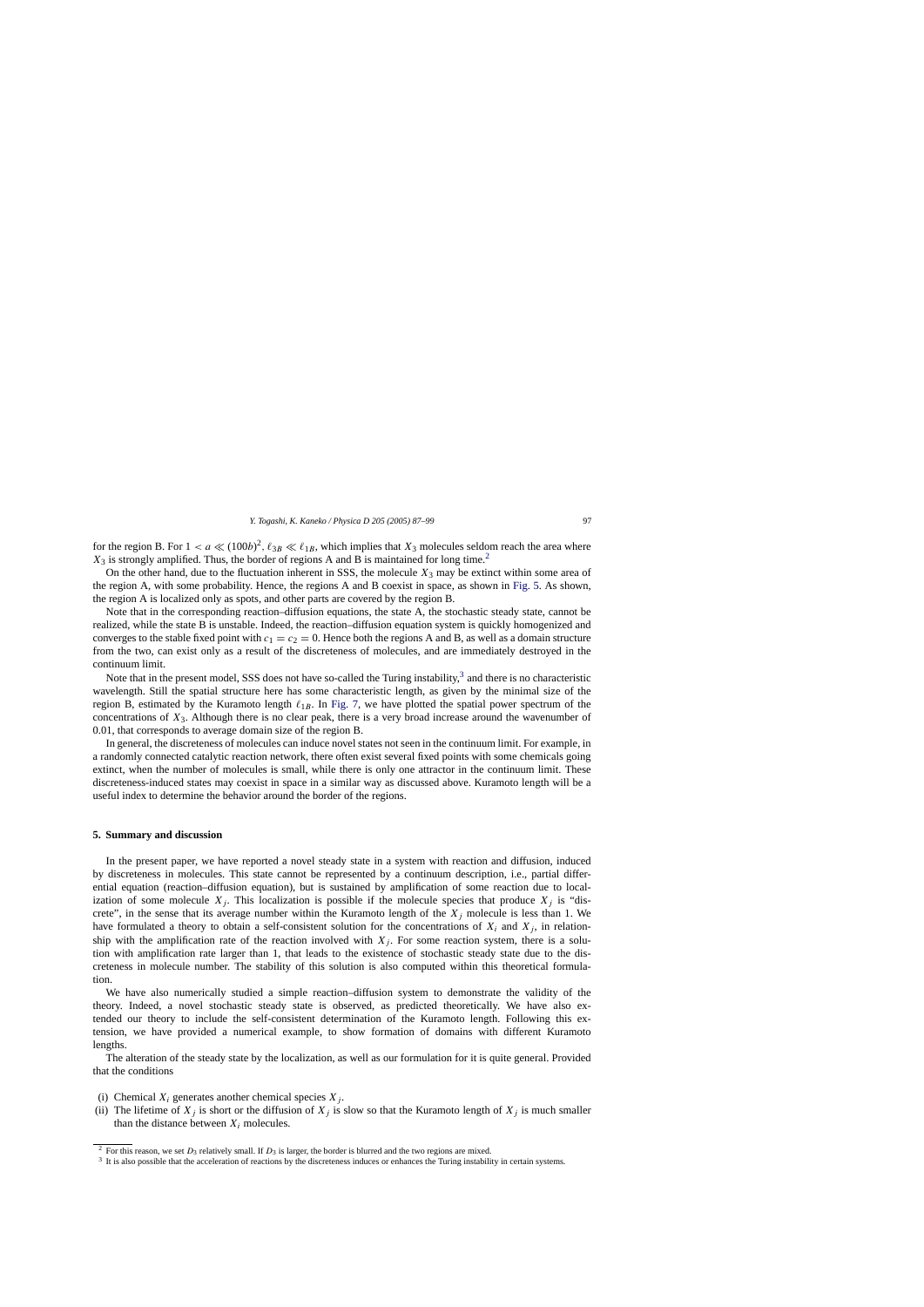#### (iii) The localization of the molecule  $X_i$  accelerates some reactions.

Then, the discreteness can alter the dynamics, from that by the continuum description. The last condition is satisfied if the second or higher order reaction is involved in the species  $X_i$ . Finally, if

(iv) the acceleration of the reaction in (iii) alters the density of  $X_i$  molecules, through some reaction(s),

the density of  $X_i$  is determined self-consistently with the acceleration factor, resulting in a novel steady state.

Note that the localization effect by the discreteness of catalytic molecules itself is also noted by Shnerb et al. [\[10\]. I](#page-12-0)n their study, however, the density of the catalyst is fixed as an externally given value. Thus the concentration of the product, localized around the catalyst, diverges in time. In our theory, the density of the catalyst  $(X_i)$  changes autonomously and reaches a suitable value by following the discreteness effect.

The self-consistent solution scheme to obtain this discreteness-induced stochastic state can be extended to a case with several components  $i_1, i_2, \ldots, i_k$ , and the corresponding set of chemicals  $j_1, j_2, \ldots, j_k$  satisfying the conditions (i)–(iii). In such case, the feedback process in (iv) is not necessarily direct from  $j_m$  to  $i_m$ . If there is a feedback from the set of chemicals  $j_1, j_2, \ldots, j_k$  to the set  $i_1, i_2, \ldots, i_k$  (condition (iv)'), the above scheme for the self-consistent dynamics we presented here works. With this extension, there is a variety of possibilities, that can lead to stochastic rhythm or pattern formation induced by discreteness of molecules, which is not seen in the continuum limit. For example, in a catalytic reaction network with many components and a limited number of total molecules, there always exist several species that are minority in number, and the conditions (i)–(ii) are naturally satisfied, while with higher order catalytic reaction the condition (iii) is often satisfied. In this case, minority molecules become a key factor to determine a macroscopic state with rhythm or pattern. (Note in this case, other molecules can be abundant in number, or indeed it is better to have such abundant species, so that the stochastic state is stabilized.) In fact, biochemical reaction networks involve a huge number of species, while the total number of molecules is not necessarily so large. In a cell, lots of chemicals work at low concentration in the order of 1 nM or less. The diffusion is sometimes restricted, surrounded by macro-molecules, and may be slow. In such an environment, it is probable that the average distance between the molecules of a given chemical species is much larger than the Kuramoto lengths of some other chemical species. Some chemicals are localized around some other molecules. Furthermore, biochemical systems contain various higher order reactions (for example, catalyzed by enzyme complexes). In conjunction with the localization, such reactions can be accelerated. Hence the conditions (i)–(iii) are ubiquitously satisfied in intra-cellular biochemical reaction networks. In addition, since the biochemical reactions involve complex feedback process through mutual catalytic networks, the condition  $(iv)$  or  $(iv)'$  is naturally satisfied.

Accordingly, it will be important to study the amplification of some reaction and its maintenance through feedback will be relevant to biochemical reactions. Indeed, some molecules that are minority in number sometimes play a key role in biological function. Relevance of minority molecules is also discussed from the viewpoint on a control mechanism of a cell, in relationship with the kinetic origin of information [\[11,12\].](#page-12-0)

The importance of our theory is not restricted to biological problems. Verification of our result will be possible by suitably designing a reaction system, with the use of, say, microreactors or vesicles. The acceleration and maintenance of some reactions by localization of molecules will be important to design some function in such micro-reactor systems.

#### **Acknowledgement**

The present paper is dedicated to Professor Yoshiki Kuramoto on the occasion of his retirement from Kyoto University. With the papers [\[8,9\]](#page-12-0) that introduced Kuramoto length a novel research field was opened; the study of chemical wave and turbulence with the use of *continuous, deterministic* reaction–diffusion equation. It is our pleasure to use his length in the opposite context here, for the description of novel steady states in *discrete, stochastic*